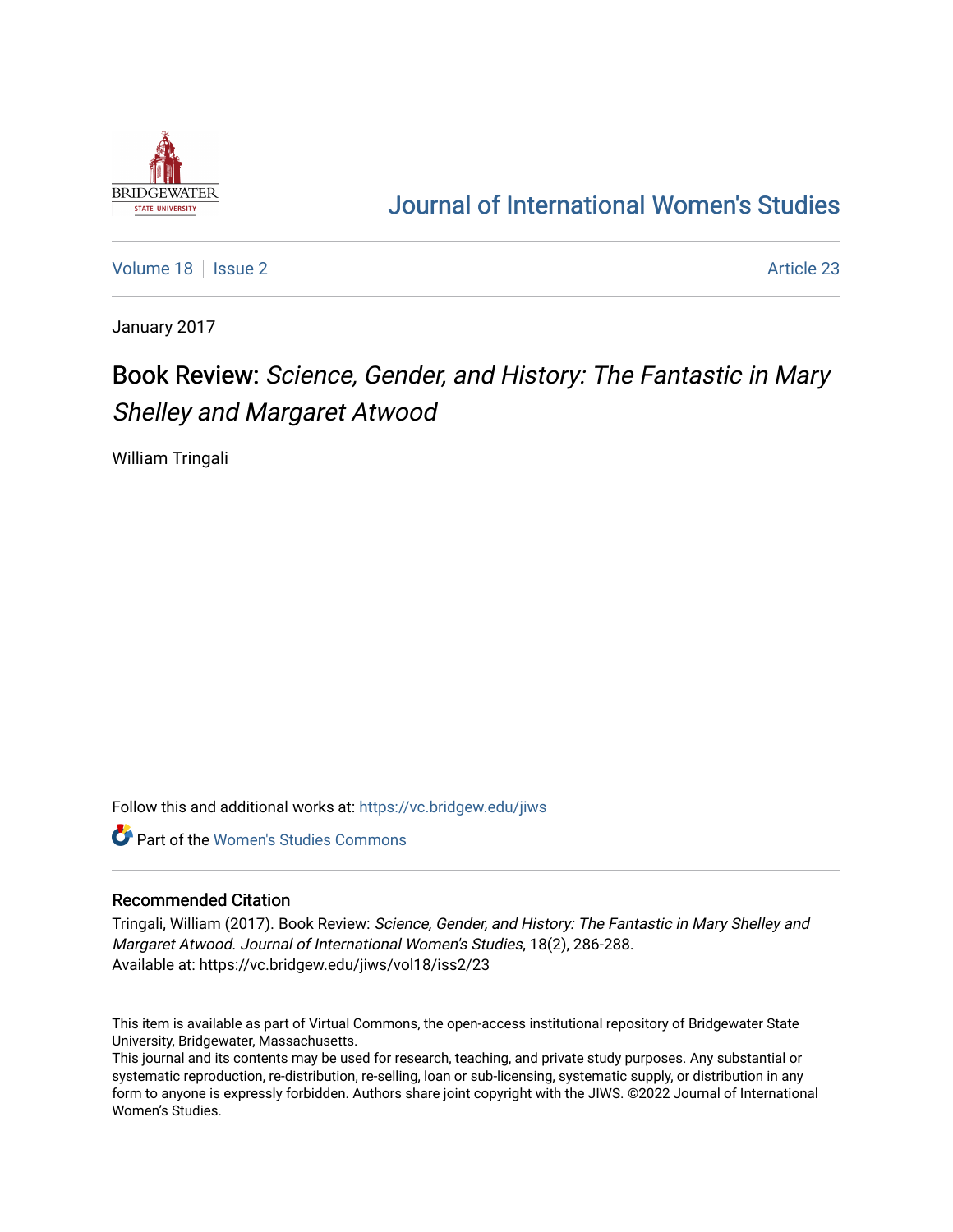#### Tringali: Book Review

This journal and its contents may be used for research, teaching and private study purposes. Any substantial or systematic reproduction, re-distribution, re-selling, loan or sub-licensing, systematic supply or distribution in any form to anyone is expressly forbidden. ©2017 Journal of International Women's Studies.

### *Science, Gender, and History: The Fantastic in Mary Shelley and Margaret Atwood***, Suparna Banerjee, 2014. Cambridge Scholars Publishing. Newcastle upon Tyne, UK. 160 pages. Index included. ISBN (10): 1-4438-6220-7. ISBN (13): 978-1-4438-6220-2. £41.99, hardcover.**

## Reviewed by: William Tringali $<sup>1</sup>$  $<sup>1</sup>$  $<sup>1</sup>$ </sup>

Suparna Banerjee's book *Science, Gender, and History: The Fantastic in Mary Shelley and Margaret Atwood* discusses the topics mentioned with its title in the works of two of each of its mentioned authors. Each of Banerjee's chapters are further divided into sub-chapters with headings that inform the reader which aspect of science, gender, or history they will be focusing on, though ultimately the book succeeds in weaving the three subjects together. This book's four chapters are divided by novel. Chapters one and two focus on *Frankenstein* and *The Last Man* by Shelley. And chapters three and four focus on *The Handmaid's Tale* and *Oryx and Crake* by Atwood. Banerjee ties all four novels together, but the strongest ties are made between *Frankenstein* and *The Handmaid's Tale* and *The Last Man* and *Oryx and Crake.*

Within chapter one, *Frankenstein: Radical Science, Nature, and Culture* Banerjee states her defining ideology around which her arguments in the book are based. Discussing gender, culture, and nature, Banerjee follows Ortner's approach to understanding gender from an anthropological perspective. Banerjee takes the Enlightenment's anthropocentric arguments of man as an "autonomous being separate from and in control of his natural environment", and connects them to Ortner's argument of culture being a transcended "composite" in which humanity "attempts to assert control over nature. Nature, or the natural, is by Banerjee's argument a "realm to which woman is perceived to be closer than man". Banerjee argues that the alignment of man and woman within this dialect of nature and culture is "universal" and is used in her discussions of all four novels, regardless of the historical time period in which they were written (13).

Chapter one serves as a strong opening chapter for the book. This chapter covers the horror of a being of purely cultural creation floundering in his lack of connection to the natural, along with Shelley's both support of the ideals of the French Revolution and her dismay with its bloody coups. Banerjee also uses this chapter to tie *Frankenstein* to Shelley's later work *The Last Man*, along with Atwood's *Oryx and Crake* and *The Handmaid's Tale*. Banerjee's second chapter engages the three focuses of her title with equal fervor, Banerjee's argument even involving to include a fourth focus.

*The Last Man: Apocalyptic Speculation Beyond (Auto)biography* opens with discussions of women's status within society. Discussing the nuances of Shelley's critiques, Banerjee argues that *The Last Man* shows "too much emotional investment inter-gender relationships can become self-destructive for women" while simultaneously noting that even "unfeeling" and ambitious women, like The Countess, "on her own, can reach nowhere near political power" (36, 37). The

l

286

<span id="page-1-0"></span><sup>&</sup>lt;sup>1</sup> William A. Tringali is a recent graduate of Bridgewater State University, where he graduated Summa Cum Laude with Commonwealth Honors and Departmental Honors in English, along with a second major in Cultural Anthropology, and dual minors in Women's and Gender Studies and U.S. Ethnic and Indigenous Studies. He is seeking to pursue graduate studies in critical media studies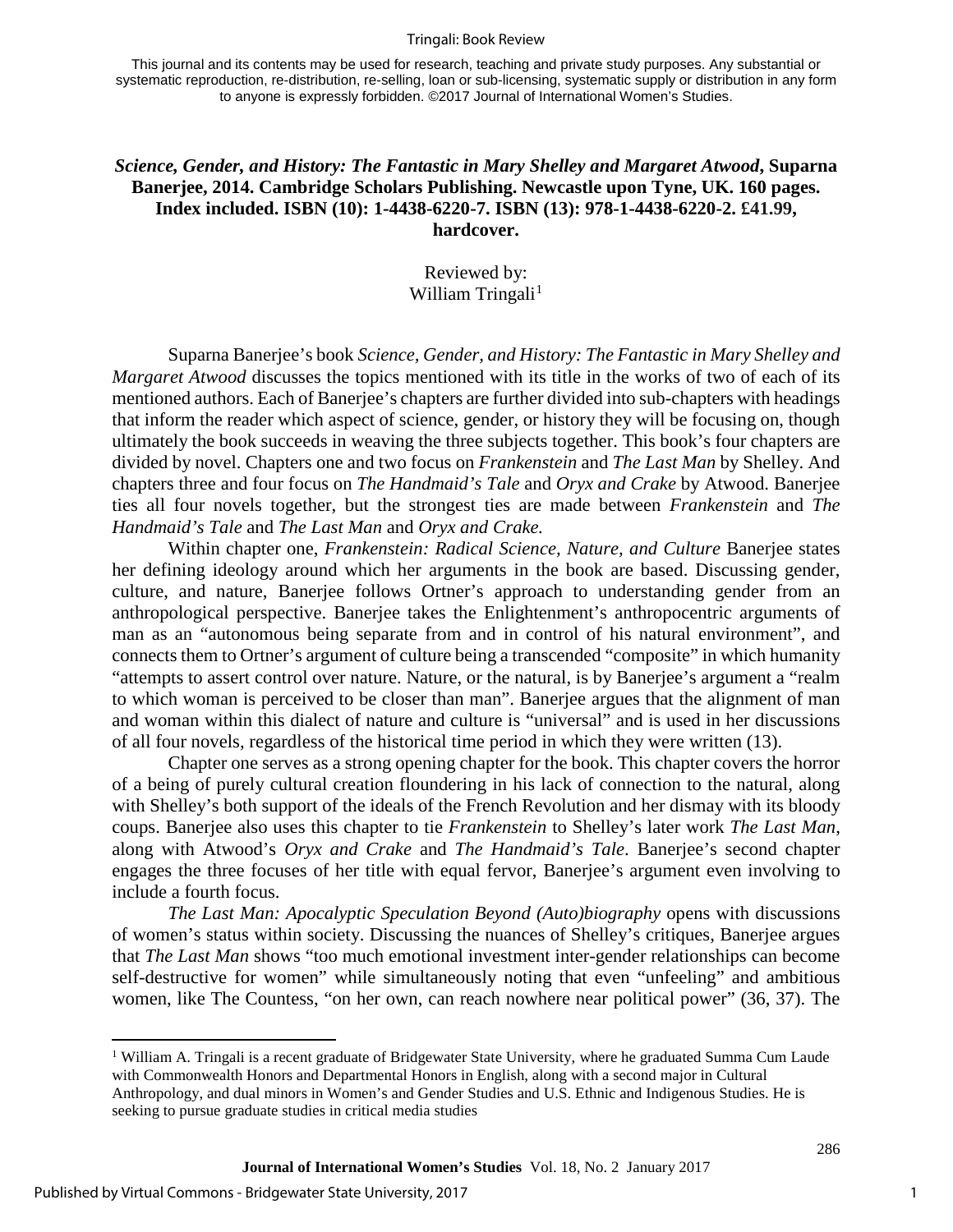ideal woman of this era must be completely committed to her male relationships (husbands, sons, fathers, etc.) but being so committed to these relationships will destroy them. In this way, Shelley argues for the rectifying of "such schizoid and inequitable social arrangements" (38). Beyond this, Banerjee also argues that *The Last Man* explores the value of art. The fine Roman columns of *The Last Man* do not inspire or joy in the last human on Earth, but instead remind him of the beauty that will die with him. Battling against Romantic ideals of Art solving the world's woes, Banerjee states that art "depends for its immortality on the continuance of mankind". The value of art is instead its ability to link different generations and function as the "epitome of human culture" as opposed to its legacy on Earth (46).

This fourth focus of art is expanded upon along with science, gender, and history, in chapters three and four *The Handmaid's Tale: Dystopian Speculation in the Feminine* and '*Open Markets and Closed Minds': Apocalyptic Speculation in Oryx and Crake.* Where Shelley critiques how trapped women are in their patriarchal, culturally-assigned roles, Atwood's *The Handmaid's Tale* makes them literally trapped by their gender—even beyond specific role assignment. Forced to engage in heteropatriachal, horrific relationships, Atwood encourages women to seek out "more liberating and equitable ways of relating emotively with men" (81). Along with this, Banerjee discusses patriarchal tendencies with historiography, and that focusing so desperately on remaining unbiased actually enables relativistic standpoints to slip by unnoticed. Finally, in tying *Oryx and Crake* to Shelley's *The Last Man,* Banerjee argues that the original horrors of farreaching, deadly imperialism within Shelley's novel have evolved into the overpowered international corporations of modern times.

To begin, I would like to highlight what makes some of the arguments within this book strong. For example, both authors champion "moderation over radicalism, pragmatism over idealistic excess" (Banerjee, 135). Within *Frankenstein*, *The Last Man*, and *The Handmaid's Tale*  women that step too far outside the bounds of what is considered to be acceptable under the patriarchy are quite brutally killed. And while some readings of these texts have highlighted these deaths as notably less than feminist, Banerjee delves deeper into them. One of my favorite arguments within *Science, Gender, and History: The Fantastic in Mary Shelley and Margaret Atwood* involves Shelley's simultaneous joy and horror in the wake of the French Revolution, citing another of Shelley's books *History of a Six Weeks Tour*. Banerjee expertly uses this historical context to go into greater depth about the author herself, simultaneously adding to debates about Shelley's "apparent political conservatism" regarding British colonization and expanding them to include Shelley's perception on gender (25). Banerjee argues that Shelley's repulsion towards the French Revolution inspired her arguments for slow and steady cultural change. Banerjee successfully weaves Shelley's novels into the sociocultural and historical anxieties of their time. Banerjee's analysis is rich with references to the works of other academics, and the scientific achievements/historically significant events occurring during the writing and publication Shelley's texts.

For this reason, I would recommend scholars teaching these novels share the first chapters of Banerjee's book in particular with their students, not only to teach them how to approach a novel from a socio-cultural, historical perspective, but to show students how to use the writings of other academics to support and enhance their own voice. Moreover, Banerjee's use of an overarching theory to tie *Frankenstein, The Last Man, The Handmaid's Tale,* and *Oryx and Crake*  together could be used to teach students how to apply anthropological theory within comparative literature studies.

287